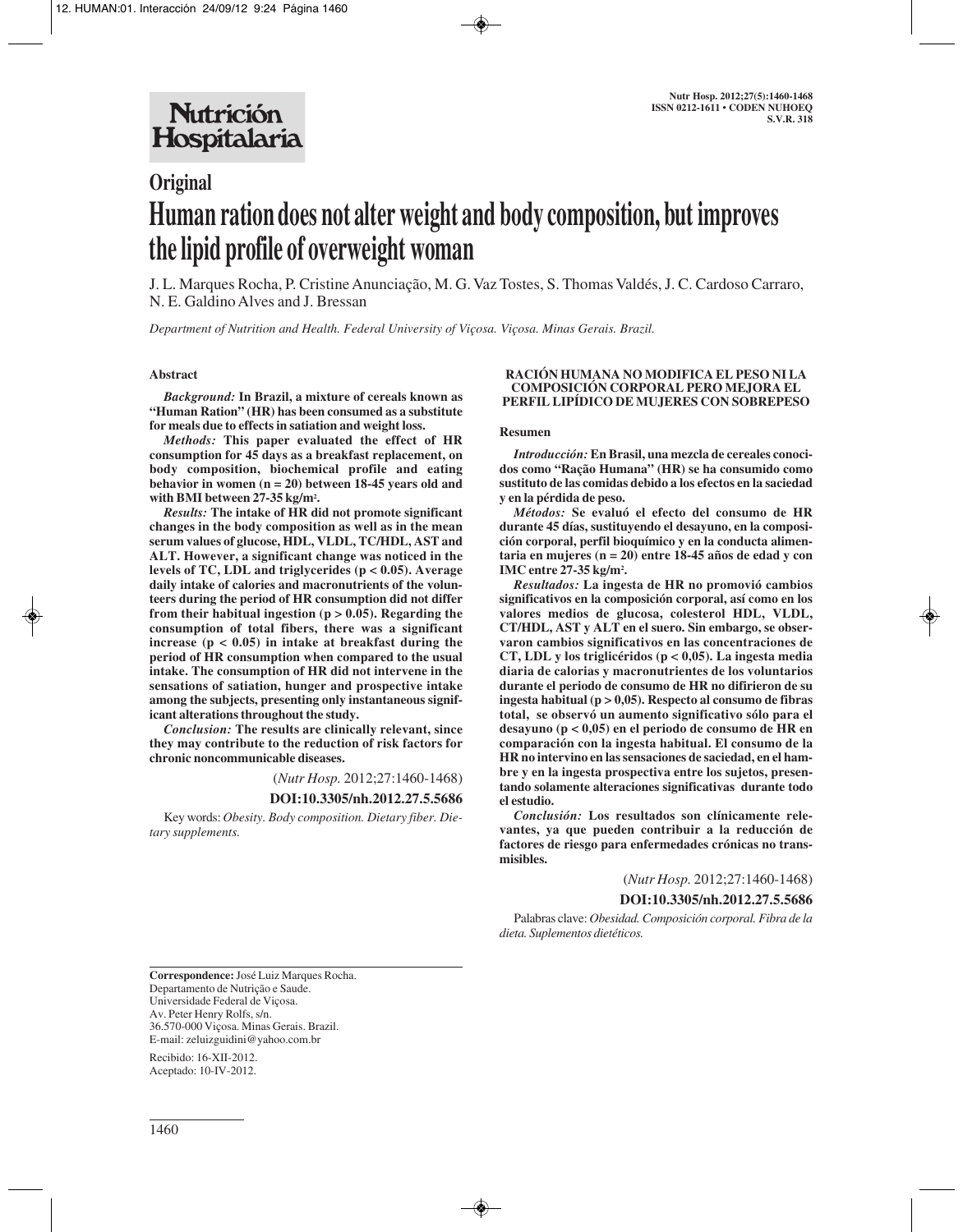## **Abbreviations**

ALT: Alanine aminotransferase. AST: Aspartate aminotransferase. AUC: Area under the curve. BMI: Body mass index. DEXA: Dual energy x-ray absorptiometry. g: gram. HDL: High density lipoprotein. HR: Human Ration. IPAQ: International Physical Activity Questionnaire. kcal: Kilocalories. kg/m2 : Kilogram/square meter. LAMECC: Laboratory of energy metabolism and body composition. LDL: Low density lipoprotein. AbP: Abdominal perimeter. TC/HDL: Castelli index. TC: Total cholesterol. TFEQ: Three Factor Eating Questionnaire. TG: Triglycerides. UFV: Federal University of Viçosa. VAS: Visual analogy scale. VLDL: Very Low density lipoprotein.

## **Introduction**

The increasing prevalence of overweight and obese individuals currently registered in the developed and developing countries, is recognized by the World Health Organization (WHO) as a global epidemic.<sup>1</sup> Due to the difficulty of obese patients to adhere to hypo-caloric diets and food reeducation programs, several "stylish" products and diets have been launched on the market with the purpose of helping in this process.

In Brazil, the consumption of a mixture of cereals known as "Ração Humana" (HR), with the literal translation to English as "Human Ration" (Human Food Supply), as a substitute for meals is increasing every day. The HR is composed of 14 ingredients: flaxseeds, oat flakes, defatted soy flour, brown sugar, sesame seeds with the husk, wheat germ and fiber, quinoa, unflavored gelatin, cocoa powder, guaraná powder, whole rice flour, beer yeast and white cornmeal yeast. Makers of human health products claim that the main effects are the increase in satiation and weight loss, however, to date no scientific studies have been encountered that corroborate with these effects.

These foods are sources of fiber, which can contribute in the induction of satiation, and control of blood glucose and cholesterol levels.2 Moreover, some of the ingredients have been associated with the reduction of cardiovascular risk, and anti-inflammatory and antioxidant effects.3 Although the excessive consumption of some components of HR can increase blood pressure and contain saturated fats (guaraná powder and cocoa powder, respectively), the amount used in the study of these products is too small to offer health

risks. Consumption of the ingredients of HR associated with a balanced diet can benefit the individual, however the effects of a combination of these components are unknown, as well as when substituting meals. The objective of the present study was to evaluate the effects of HR consumption on body composition, biochemical profile and eating behavior in overweight/obese women as a breakfast substitute.

# **Methodology**

## *Experimental design*

This work was setup as a longitudinal study conducted at the Laboratory of Energetic Metabolism and Body Composition (LAMECC) of the Department of Health and Nutrition, Federal University of Viçosa (UFV). The sample was calculated in accordance to Weyne4 using data previously obtained by Saltzman and collaborators<sup>5</sup>, adding a 10% margin of error. The study was performed with female individuals between 18 and 45 years old and Body Mass Index (BMI) between 27 and 35 kg/m2 , who consumed HR as a breakfast replacement for 45 days.

Volunteers were interviewed by trained nutritionists, in which a structured questionnaire was used to investigate socio-demographic and health information as well as inclusion and exclusion criteria. The exclusion criteria were: pregnancy and lactating, practitioners of intense physical activity, use of medicine for the treatment of any chronic illness and practice of a restrictive diet over the past 3 months or gain/loss of  $\pm$ 5 kg during this period. The Three Factor Eating Questionnaire (TFEQ)<sup>6</sup> was used to evaluate three factors: dietary restriction, dietary disinhibition and hunger. The volunteers who had high scores for dietary restriction factors (> 14) were not included in the study to ensure the exclusion of non-restrained eaters. All women had the habit of eating breakfast and drinking milk, none presented allergies/intolerance to any of the components of the food and all were advised to maintain their eating habits and usual physical activity.

Thirty-two women who met the inclusion criteria were selected for this study, however, 5 refused to participate at the beginning of the study and 7 were excluded (4 did not consume the HR regularly and 3 quit due to adverse effects: intestinal constipation and disgust of the product). At the end, 20 women consumed the HR during the entire period of study (45 days).

# *Preparation of the "Human Ration"*

The product was prepared at the LAMECC of the UFV using the following ingredients and their respective quantities: quinoa (25 g), unflavored gelatin (50 g), brown sugar (100 g), oat flakes (100 g), cocoa powder  $(25 \text{ g})$ , wheat fiber  $(250 \text{ g})$ , whole rice flour  $(100 \text{ g})$ , white cornmeal (100 g), defatted soy flour (125 g),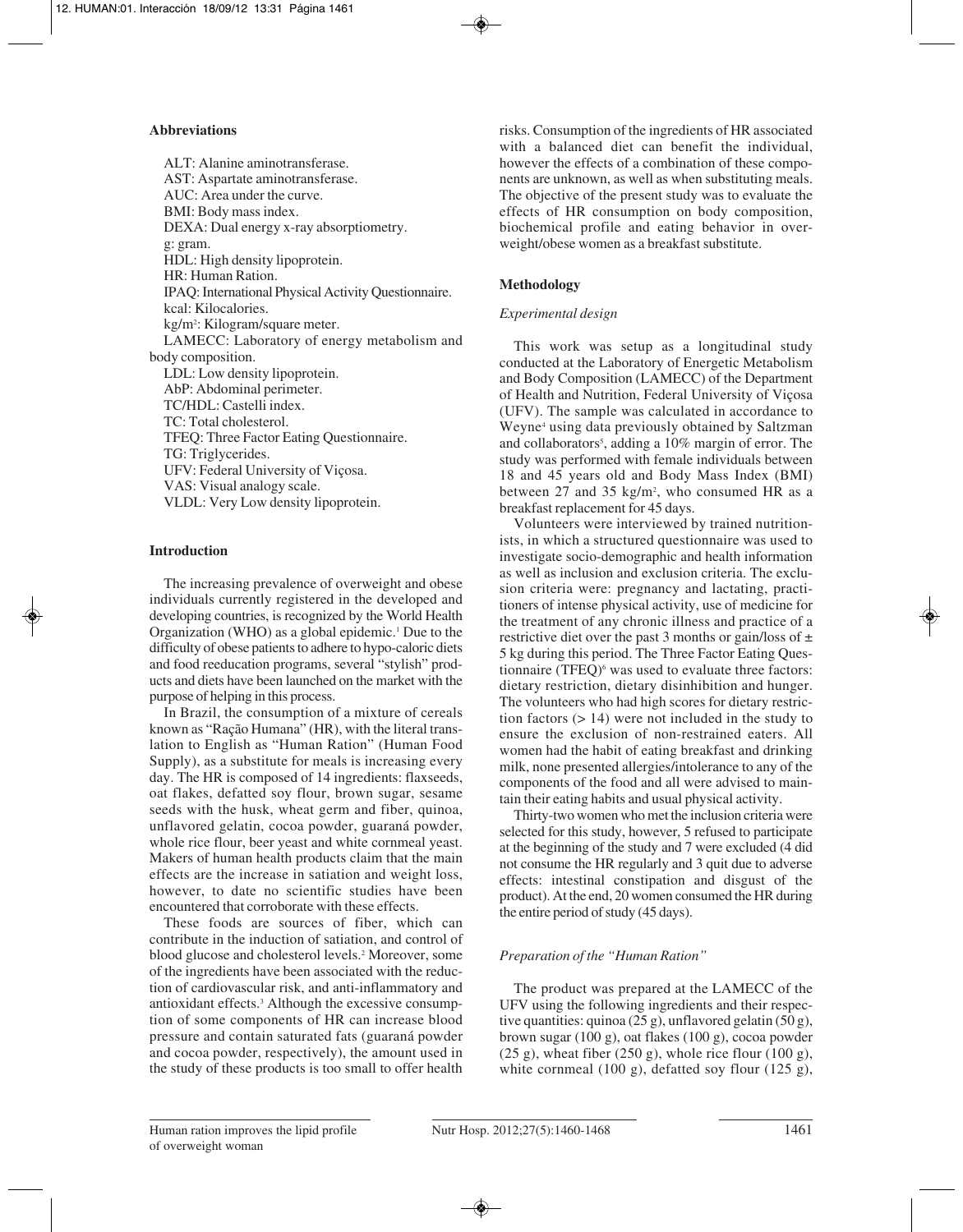| <b>Table I</b>                                      |  |
|-----------------------------------------------------|--|
| Composition of macronutrients and total fiber in HR |  |
|                                                     |  |

|                     | Portion |      |  |
|---------------------|---------|------|--|
|                     | 100 g   | 25g  |  |
| Carbohydrates $(g)$ | 29.3    | 7.32 |  |
| Proteins $(g)$      | 21.9    | 5.47 |  |
| Lipids $(g)$        | 15.2    | 3.8  |  |
| Total Fiber $(g)$   | 22.2    | 5.55 |  |
| Calories (kcal)     | 341.6   | 85.4 |  |

Adapted from Alves et al.<sup>7</sup>.

sesame seeds with husks  $(100 \text{ g})$ , wheat germ  $(75 \text{ g})$ , guaraná powder (25 g), beer yeast (25 g) and flaxseeds (125 g). This proportion respects the composition of the pioneer brand that fabricates the product in Brazil. Data on the centesimal composition were compiled from the study of Alves et al.<sup>7</sup> (table I).

Volunteers received the product every fifteen days, properly packaged and proportioned for daily consumption, as well as a measuring cup for standardized proportioning with milk and a list of fruit for supplementation. Each portion contained 25 g of HR (approximately 2 full soup spoons) weighed on a precision scale (Biomettrix®) and was consumed as a breakfast substitute. Participants were guided to maintain their eating habits and consume the portion of HR with 150 mL of whole milk and fruit, without adding sugar, as commonly consumed by Brazilian who utilize this product.

## *Anthropometric evaluation*

Measurements of weight, height and abdominal perimeter, and calculation of the BMI were used for monitoring and to determining possible effects of HR on these parameters. Body weight was measured on a digital scale (TOLEDO®) with capacity of 150 kg and precision of 50 g and height was assessed using a vertical stadiometer (SECA model 206®), according to Jellife (1966)<sup>8</sup>. From the values of body weight and height the BMI was calculated  $(kg/m^2)$ , using the cutoff points established by the WHO<sup>9</sup> for the classification of nutritional status.

The abdominal perimeter (AbP) was assessed using a non-flexible tape measure and abdominal obesity in women was categorized as values above 80 cm.10

The body components of fat-free mass and fat mass were evaluated via dual energy x-ray absorptiometry (DEXA) at the beginning and the end of the study. The equipment used was a GE® Lunar Densitometry with Encore 2010 software, version 13.3.

## *Dietary assessment*

The participants were instructed to create their own dietary record of all solid and liquid foods ingested during 3 non-consecutive days, 2 during the workweek and 1 on the weekend. The 3-day food log was constructed at the beginning of the study in order to assess typical intake (baseline), and at 15, 30 and 45 days after the beginning the experiment to check adherence to HR consumption and possible alterations in eating behavior. Chemical composition of the HR prepared for this study was evaluated and the data used for verifying the ingestion of macronutrients and fiber. The intake data was analyzed using the Dietpro® software, version 4.0 (Agromídia, Viçosa, MG).

Also, a visual analogue scale (VAS) was used, adapted from the methodology of Flint et al.<sup>11</sup>, to assess the sensations of hunger, satiation and prospective ingestion of foods (desire to eat more food). The VAS was used to for the baseline (day before beginning intake) and at 15, 30 and 45 days after beginning the experiment with the objective of identifying possible alterations of food behavior. Each participant in the study was instructed to fill out the VAS on a scheduled day, 30 minutes before and after each meal and even afternoon snacks, totaling 5 questionnaires over the course of the day. Sensations of hunger, satiation and desire to eat more were measured, after correction for the baseline, as the area under the curve (AUC) calculated via the trapezoidal method adapted from Wolever  $(2004).$ <sup>12</sup>

## *Assessment of physical activity*

To determine the level of physical activity during the study, the participants answered the International Physical Activity Questionnaire (IPAQ), version 6, validated by Pardini et al. (2001).<sup>13</sup> Questionnaires were applied at the start of the experiment and after 30 and 45 days, with the objective of verifying possible alterations in physical activity.

## *Biochemical assessment*

For biochemical assessment, 15 ml of blood were collected intravenously in disposable syringes by a trained technician at the beginning and end of the study for analysis of total cholesterol (TC) and its fractions (HDL, LDL, VLDL), as well as the concentrations of triglycerides, fasting blood glucose, aspartate aminotransferase (AST) and alanine aminotransferase (ALT) using enzymatic kits and colorimetric methods.

## *Statistical analysis*

The statistical analysis was calculated with the aid of the SPSS Statistics software 17.0*.* Normality of the continuous variables was tested using the Kolmogorov-Smirnov test. All anthropometrics and biochemical variables were normally distributed. For comparison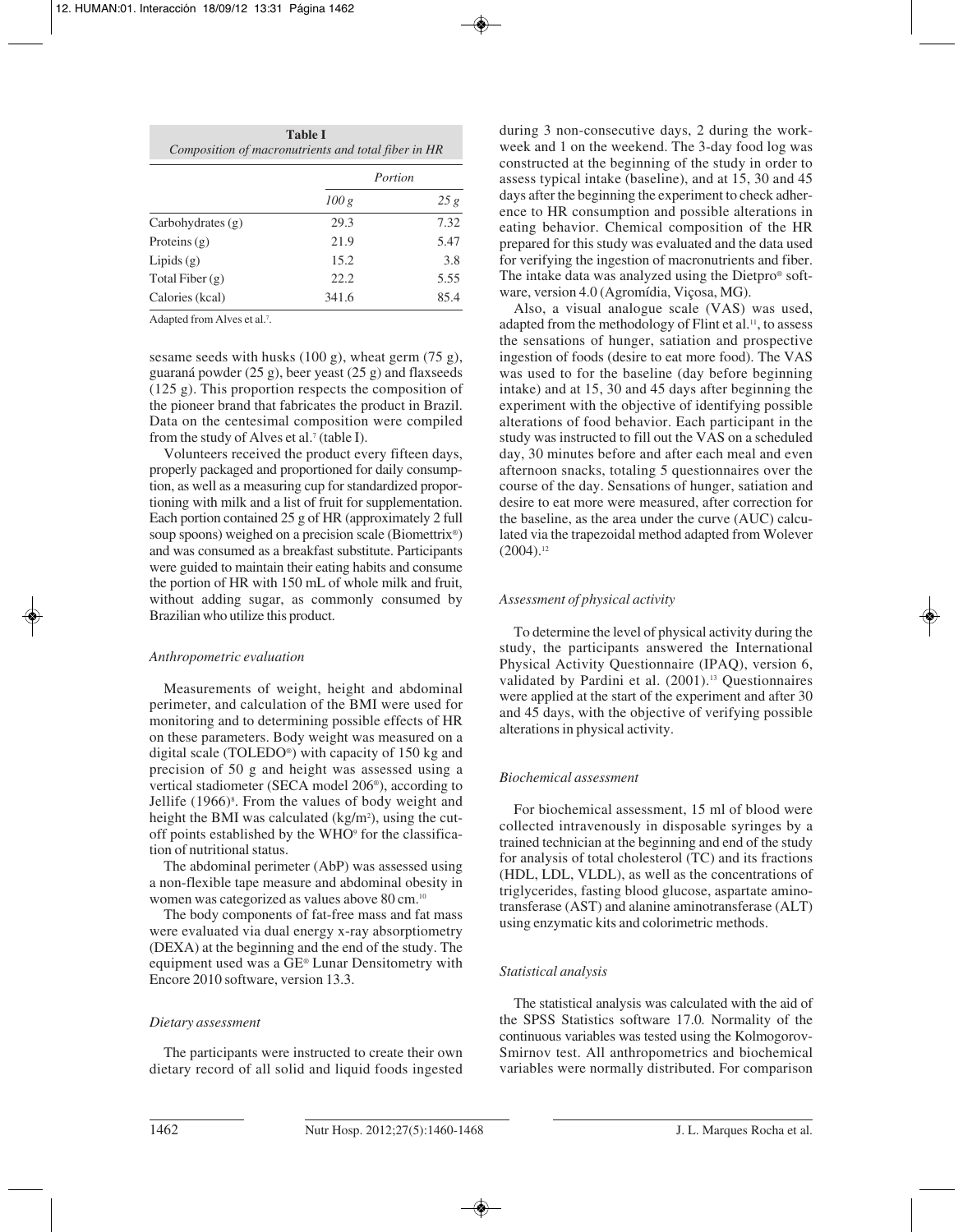| <b>Table II</b>                                      |
|------------------------------------------------------|
| Anthropometric data of the volunteers at the initial |
| and final periods of the study                       |
|                                                      |

|                            | Period         |                |       |  |
|----------------------------|----------------|----------------|-------|--|
| <b>Body</b> composition    | <i>Initial</i> | Final          | р     |  |
| Weight $(kg)$              | $77.7 \pm 8.6$ | $77.6 \pm 8.7$ | 0.712 |  |
| $BMI$ (kg/m <sup>2</sup> ) | $30.3 \pm 2.8$ | $30.2 \pm 2.8$ | 0.693 |  |
| $AbP$ (cm)                 | $87.5 \pm 6.8$ | $87.3 \pm 7.0$ | 0.538 |  |
| $%$ BF DEXA                | $39.9 \pm 4.4$ | $39.7 \pm 4.3$ | 0.616 |  |
| $LW$ DEXA $(kg)$           | $44.1 \pm 4.3$ | $44.4 \pm 3.6$ | 0.422 |  |

Data expressed in mean±standard deviation . \*p < 0.05; Paired t Test.

BMI: Body Mass Index; AbP: Abdominal perimeter; %BF: % of Body Fat; LW: Lean weight; DEXA: Dual energy x-ray absorptiometry.

between the initial and final times of these variables, the paired t-test was used. The repeated Anova measures were used to compare food intake in the 4 periods of the study; the level of significance considered was  $5\%$  (p < 0.05).

For the VAS analysis, the means were compared to the baseline by the paired t-test for each phase of the day and the experiment. The areas under the curve (AUC) were compared by repeated measures using the Friedman test for those without normal distribution. Means of the AUC were correlated to the ingestion of macronutrients using the Pearson Correlation.

## *Ethical aspects*

The project was submitted to and approved by the Ethics Committee in Research of the UFV, certified by document number 127/2010. All participants received and signed the explained Consent Forms after orientation on the procedures of the study.

## **Results**

Ingestion of HR for 45 days as a breakfast substitute did not promote significant alterations in body weight, BMI and abdominal perimeter of the volunteers. There

**Table III** *Biochemical parameters evaluated at the initial and final period of nutritional intervention*

|                         | Period           |                  |                  |  |
|-------------------------|------------------|------------------|------------------|--|
| <b>Body composition</b> | <i>Initial</i>   | Final            | $\boldsymbol{p}$ |  |
| Glucose (mg/dL)         | $86.1 \pm 6.9$   | $84.6 \pm 5.9$   | 0.277            |  |
| $TC$ (mg/dL)            | $193.2 \pm 31.1$ | $182.3 \pm 39.5$ | $0.041*$         |  |
| $HDL$ (mg/dL)           | $53.3 \pm 13.9$  | $52.0 \pm 14.3$  | 0.371            |  |
| $LDL$ (mg/dL)           | $117.9 \pm 28.5$ | $108.8 \pm 31.1$ | $0.041*$         |  |
| $VLDL$ (mg/dL)          | $21.9 \pm 9.8$   | $21.4 \pm 14.2$  | 0.848            |  |
| TG(mg/dL)               | $109.4 \pm 50.4$ | $94.5 \pm 43.6$  | $0.011*$         |  |
| CT/HDL                  | $3.8 \pm 0.9$    | $3.6 \pm 0.9$    | 0.099            |  |
| AST(U/L)                | $24.3 \pm 4.4$   | $22.7 \pm 5.9$   | 0.310            |  |
| ALT(U/L)                | $18.8 \pm 5.7$   | $18.9 \pm 7.5$   | 0.910            |  |

Data expressed in mean ± standard deviation. \*p < 0.05; Paired t Test.

TC: Total cholesterol; HDL: High Density Lipoprotein; LDL: Low Density Lipoprotein; VLDL: Very Low Density Lipoprotein; AST: Aspartate aminotransferase ALT: Alanine aminotransferase; TG: Tryglycerides; CT/HDL: Castelli Index.

was also no significant alteration in the percentage of body fat and lean weight, assessed by DEXA (table II).

Regarding the evaluated biochemical parameters, after intake of HR no changes were observed in the mean values of glucose, HDL, VLDL, TC/HDL, ALT and AST. However, there was a significant reduction in levels of total cholesterol ( $p = 0.041$ ), LDL ( $p = 0.041$ ) and triglycerides  $(p = 0.011)$  (table III).

The mean daily intake of calories, macronutrients and fiber of the volunteers during the period of HR consumption did not statistically differ from typical ingestion ( $p > 0.05$ ) (table IV). Analysis conducted considering the meals (breakfast, snack and lunch) revealed no changes in the ingestion of lipids and proteins throughout the period of HR consumption. However, there was significant reduction of caloric (kcal) and carbohydrate (g) intake during breakfast at days 15 and 30 (T15:  $209.22 \pm 48.65$  and  $86.00 \pm 4.28$ ; T30:  $207.52 \pm 34.02$ ; and  $23.00 \pm 6.73$ ; p < 0.001, respectively) when compared to the baseline ingestion  $(320.25 \pm 84.10; 49.23 \pm 13.22,$  respectively). In the meals following breakfast (snack and lunch), there was no significant difference on energy and carbohydrates

| <b>Table IV</b><br>Average daily consumption of energy, macronutrients and total fibers |                       |                    |                  |                   |                   |
|-----------------------------------------------------------------------------------------|-----------------------|--------------------|------------------|-------------------|-------------------|
|                                                                                         | Energy (kcal)         | CHO(g)             | Fiber(g)         | Lip. (g)          | Ptn. $(g)$        |
| <b>Baseline</b>                                                                         | $1,732.26 \pm 501.64$ | $236.85 \pm 72.78$ | $13.90 \pm 4.5$  | $57.93 \pm 23.53$ | $62.98 \pm 16.88$ |
| T <sub>15</sub>                                                                         | $1,584.66 \pm 323.68$ | $200.33 \pm 47.80$ | $16.37 \pm 3.58$ | $56.77 \pm 14.41$ | $62.54 \pm 13.94$ |
| T <sub>30</sub>                                                                         | $1,580.42 \pm 311.86$ | $197.02 \pm 45.84$ | $15.93 \pm 4.36$ | $56.17 \pm 14.95$ | $67.87 \pm 11.25$ |
| T <sub>45</sub>                                                                         | $1,718.89 \pm 456.85$ | $220.89 \pm 65.82$ | $16.50 \pm 4.45$ | $60.86 \pm 19.09$ | $71.61 \pm 25.10$ |

Data expressed in mean ± standard deviation; Kcal: Kilocalories; CHO: Carbohydrates; Fiber: Total fibers; Lip: Lipids; Ptn: Proteins; T0: Usual intake; T15: 15 days after the beginning of the study; T30: 30 days after the beginning of the study; T45: 45 days after the beginning of the study.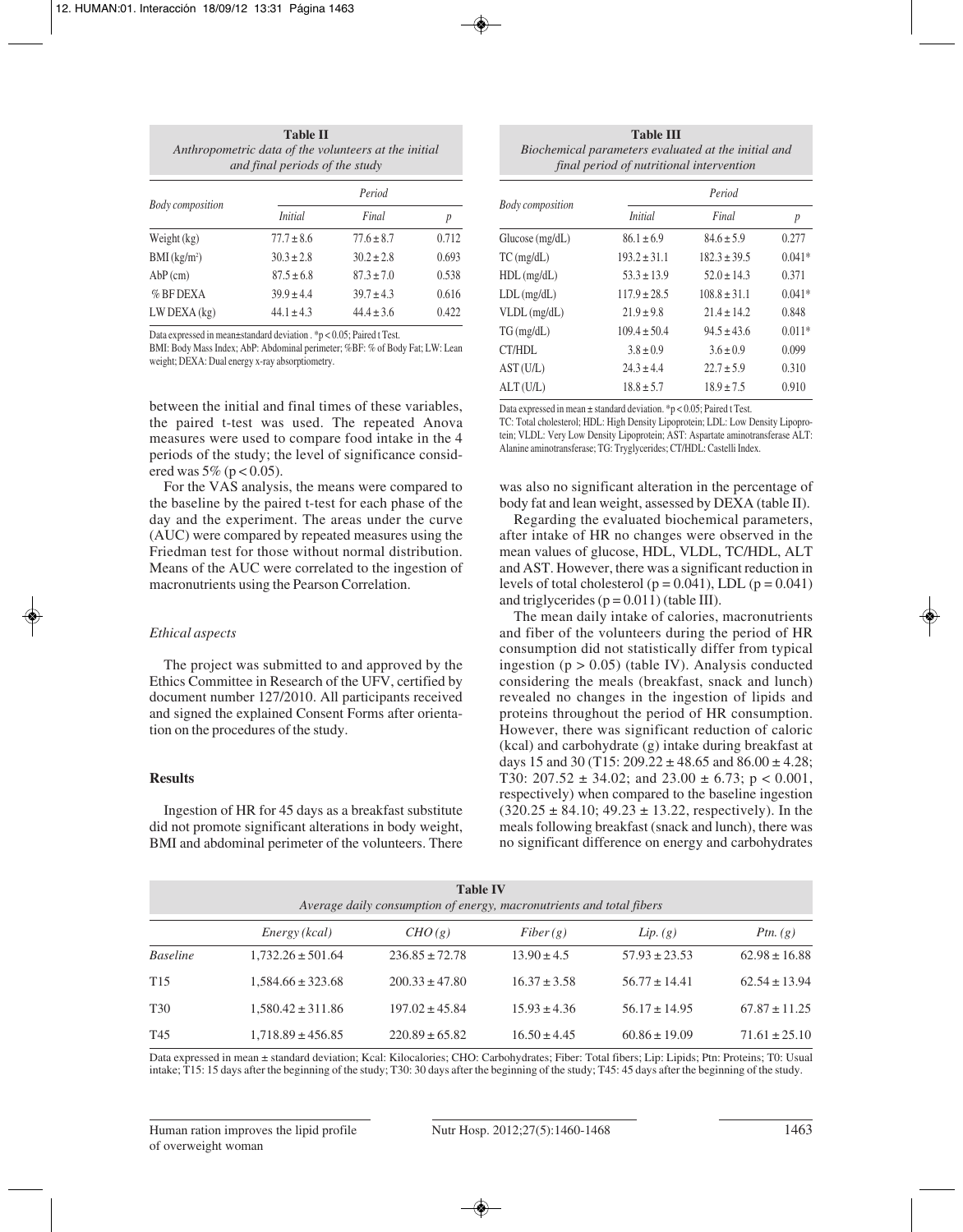

*Fig. 1.—Means and Standard Error in the alterations of VAS after 15, 30 and 45 days of intake of "Human Ration" replacing a usual breakfast (baseline). A, C and E: Alterations of VAS between 30 minutes before Human Ration ingestion (Time 0) and 30 minutes before afternoon snack (Time 8) for Hunger, Satiation and desire to Eat More, respectively. B and D: Means and Standard Error of the AUC of VAS for Satiation and Hunger, respectively. F: Medians of the AUC of VAS for desire to eat more. In Figures A, C and E, the values identified with an arrow present the statistical difference in relation to the baseline by the paired t-test (p < 0.05). In Figure F, different letters represent the statistical difference by the Friedman test (p < 0.05).*

ingested by volunteers. Regarding consumption of total fibers, there was a significant increase in ingestion at breakfast during the entire period of HR intake (T15:  $4.87 \pm 0.68$  g; T30:  $4.55 \pm 0.46$  g; T45:  $4.98 \pm 0.65$  g; p < 0.001) when compared to usual intake during this meal  $(1.36 \pm 0.85 \text{ g})$ . On the other hand, in the following meals there was no statistical difference in fiber consumption.

With the aim to evaluate the sensations of satiation, hunger and prospective intake of foods before, during and at the end of the experiment, the VAS questionnaire was used, attributing values of 0 to 100 mm for these sensations. Generally, the intake of HR did not interfere in the sensations of satiation, hunger and prospective intake among the subjects, presenting only instantaneous significant alterations throughout the study (fig. 1). The consumption of HR resulted in an increase ( $p = 0.034$ ) in the sensation of hunger after lunch at day 45 of the study (fig. 1C), as well as the decrease ( $p = 0.034$ ) in satiation after breakfast at day 15 and after lunch  $(p = 0.021)$  at day 45 of experimentation. Regarding the prospective intake of foods, based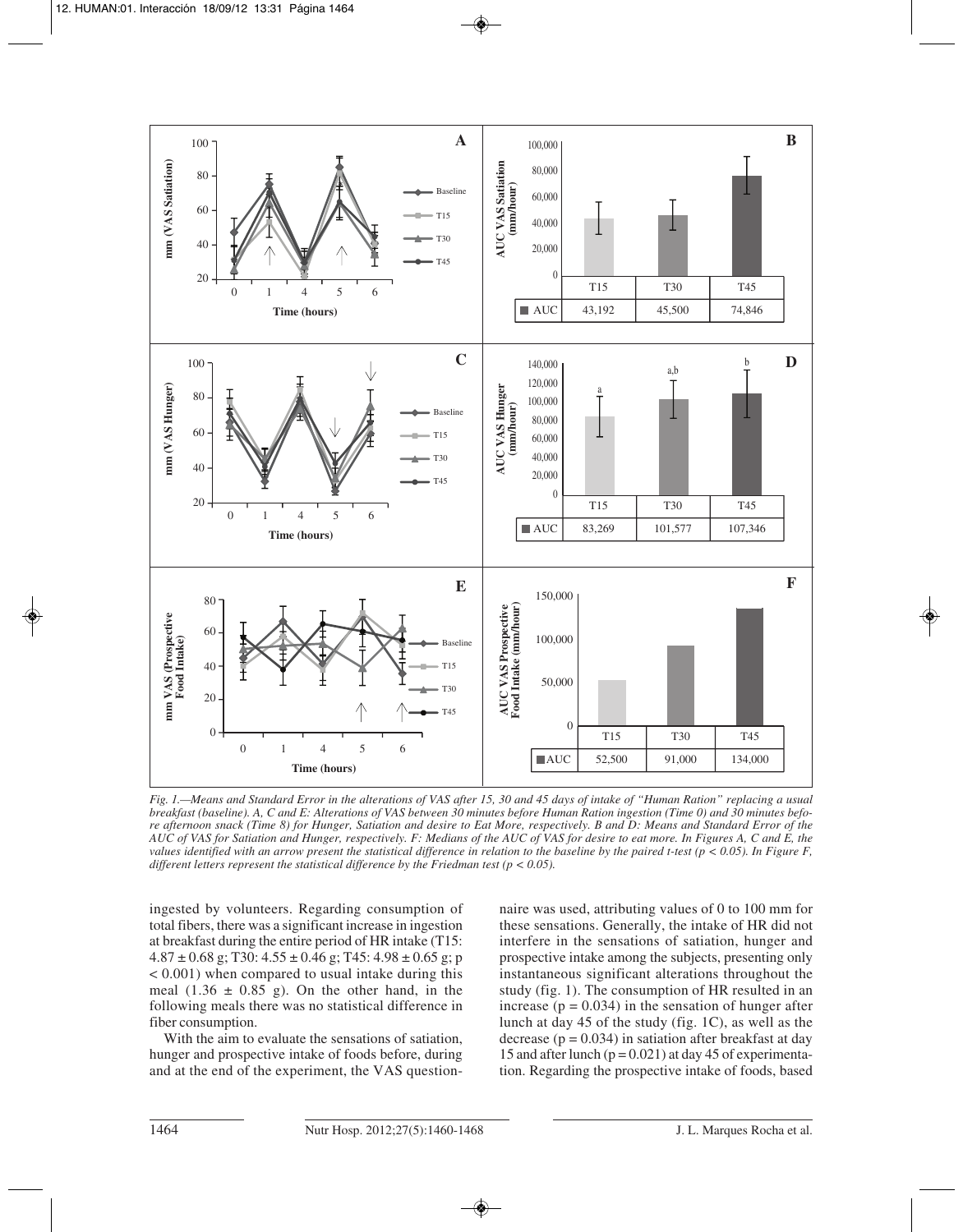on the desire to "eat more", the intake of HR reflected a decrease of appetite after lunch  $(p = 0.013)$  at 30 days, and increase before the afternoon snack ( $p = 0.046$ ) after 45 days of consumption (fig. 1E). The desire to eat more was higher at 45 days when compared to the first 15 days of experimentation ( $p = 0.013$ ) (fig. 1F).

When correlating the area under the curve to the parameters of hunger, satiation and the desire to eat more, and macronutrients and calories intake, a negative correlation was observed  $(r = -0.6028)$  between the carbohydrate contents at breakfast and the desire to eat more. At day 30, a negative correlation was verified between the carbohydrate content present in lunch and satiation ( $r = -0.4996$ ). Corroborating with this result, was verified a positive correlation between the carbohydrate content at lunch and hunger  $(r = 0.5235)$ . After 45 days of experiments, a negative correlation was observed between satiation and content of carbohydrates, fibers and calories at breakfast ( $r = -0.5628$ ,  $r =$  $-0.4937$ ,  $r = -0.7031$  and  $r = -0.5693$ , respectively).

## **Discussion**

The anthropometric parameters of body weight and BMI did not change at the end of 45 days in the present study, suggesting that the portion of HR proposed was not capable of significantly reducing these measurements, despite studies showing an inverse association between the intake of fibers and weight gain.14 Also, no decrease in AbP was observed, different from population studies in which the consumption of whole grains has been associated with smaller perimeters.<sup>14</sup> A transversal study with roughly 2000 women evaluated the relationship between intake of whole grains and the BMI. The authors demonstrated that the women who regularly consume whole grains had lower BMI and AbP, and were less likely to be overweight.<sup>15</sup>

In relation to the body fat percentage assessed by DEXA, a small, insignificant increase was observed. This was different from Thompson et al.<sup>16</sup> who evaluated the effects of a fiber-rich diet on weight loss in obese adults and found a reduction in body fat, assessed by the same method, after intake of a diet enriched with fibers and caloric restriction. These results may have been due to the caloric restriction, not included in the present study.

Regarding the serum lipid profile, concentrations of TC, LDL and triglycerides, presented significant reductions of 5.64%, 7.72% and 13.62%, respectively. Some studies corroborate with these findings, indicating that fiber intake can alter the profile of serum lipoproteins.<sup>17, 18</sup> Solà et al.<sup>17</sup> found a reduction of 21.6% in the levels of triglycerides and 6% reduction of TC and LDL in hypercholesterolemic subjects after 56 days of intervention with fibers. These variations could have been due to the sample size of these studies, as well as the presence of chronic diseases pre-established prior to intervention. Also observed in an intervention

with cereals was an association between the consumption of cereals and the reduction in plasmatic levels of TC  $(4.5\%)$  and LDL  $(5.3\%)$ .<sup>18</sup> Such reductions found in intervention studies with cereals may be attributed to the increase in average intake of fibers. In another intervention with whole grains associated to a diet with caloric restriction, Maki et al.14 observed a reduction in serum levels of LDL in overweight and obese men and women with hypercholesterolemia. The reduction by only 1% in serum levels of LDL has been associated with the decrease of 1-2% in occurence of coronary events.19 Therefore, it may be considered that the consumption of HR, even without caloric restriction, can contribute to reduce one of the main risk factors associated with cardiovascular diseases.

Animal studies have illustrated that the main effects of fibers, particularly soluble fiber, is due to the fecal loss of biliary acids $20$  resulting in reduction of the hepatic pool of cholesterol, modification of enzyme activity that regulates homeostasis, up-regulation of the hepatic receptors of  $LDL<sup>21</sup>$  and greater removal of LDL from the plasma.<sup>22</sup> Moreover, the intake of fibers reduces the glycemia rate of foods, increasing their beneficial effects on the lipid profile.23 Regarding HDL no statistical differences were observed after intervention, but may be attributed to the short period of the study. Thompson et al.16 observed an increase in HDL levels and reduction in colesterol levels for a diet rich in fibers and caloric deficit of 500 calories. In the present study, no alteration was observed in fasting glycemia after the intake of HR, however, studies found in literature have reported an improved glycemic profile with the increase of fiber intake associated with the decrease in occurrence of type 2 diabetes.<sup>24</sup>

The ratio between TC and HDL, denominated as Castelli index,<sup>25</sup> was not altered after intervention. This ratio is used in the classification of coronary risk and is an important predictor of cardiovascular risk since it analysis two risk components.26

It has been suggested that fiber intake acts favorably on hepatic functions.27 For this purpose, markers of hepatic function were quantified, AST and ALT, but presented no differences after the intake of HR, suggesting the absence of alterations in hepatic function of the volunteers and indicating that the product does not present short-term risk of hepatotoxicity. Moreover, the sesame seed, one of the HR components, has some nutraceutical and hepatoprotector characteristics.27 It should also be mentioned that the HR is a mix of ingredients to which allegations of functionality are attributed. However, when considering the recommendations the total quantity ingested daily of each is very small (HR consumption of 25 g/day). Thus, careful considerations are necessary when recommending the use of HR, considering functionality allegations of its ingredients separately.

Upon analyzing the eating behavior, it was observed that HR intake as a breakfast substitute did not modify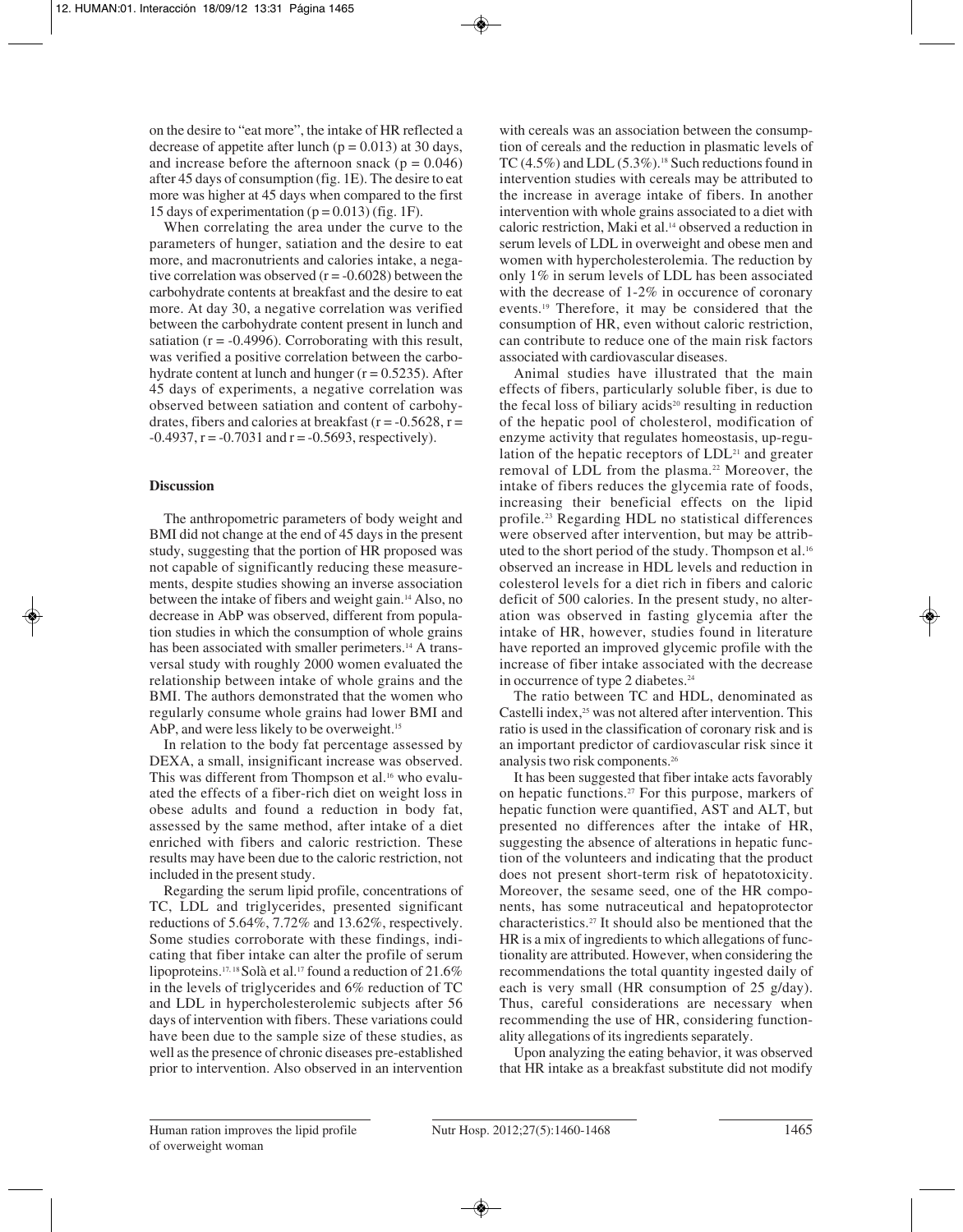the average intake of macronutrients and fiber throughout the day. Scientific literature lacks studies that discuss the influence of fiber-rich substitutes on the intake of carbohydrates, lipids and proteins in the diet. Regarding caloric ingestion, some studies reported that fiber supplementation corroborate with the results obtained herein, in which the total caloric ingestion over 24 hours was not altered.28

Substitution of the typical breakfast for that of HR decreased the caloric ingestion for this meal without altering caloric intake of the subsequent meals. Similar results were found by Hamendani et al.<sup>29</sup> in a study which the intake of an insoluble fiber-rich breakfast (26 g in 120 kcal) reduced the caloric ingestion at breakfast in relation to a low-fiber breakfast, however, without interfering in caloric intake during lunch. Other studies indicate that the intake of insoluble fibers (33 g) reduces appetite, and consequently the short term ingestion of foods.30 Despite the high volume, fibers present low caloric density, limiting the energetic intake.31 Pre-lunch meals of 250 mL containing 3% of soluble- and 1% of insoluble fiber had also decreased the ingestion at lunch in relation to the placebo group, however, the caloric density of this prelunch meal was higher than the placebo, generating confusion.28

As expected, the substitution of a typical breakfast for HR increased the daily intake of fibers of the participants only during the first meal of the day (3.62 g on average;  $p < 0.05$ ). The results showed a fiber intake below the recommended value, even with the addition of fibers from HR. In Brazil, the intake of fiber-rich foods has decreased in recent decades due to the change in the social-economical profile of the population, which has resulted in changes in lifestyle and eating habits.<sup>32</sup>

The results obtained in the present study have shown that the intake of HR did not alter the sensations of hunger, satiation and prospective ingestion among the subjects. It was expected that the larger quantity of fibers at breakfast by means of ingesting the HR would result in reduced hunger and increase in satiation. This could be explained by the effects of fibers on satiation by action of volume and viscosity, increase in gastric distention and longer chewing time (cephalic phase).<sup>33</sup> Fibers also alter palatability, leading to a reduction in caloric intake.34

An analysis conducted by Mathern et al.<sup>34</sup> with 18 healthy obese subjects consuming 8 g of fenugreek fiber for breakfast showed an increase in averages attributed to satiation and plenitude, and reduction in the averages of hunger and intention to eating more. Such effects were attributed to the presence of soluble fiber which decreases the rate of gastric emptying. Individuals that consumed beverages supplemented with guar-gum or β-glucan also showed a greater perception of satiation and less desire to eat more.<sup>35</sup> However, other studies agree with the results of the present study. Hamedani et al.29 did not observe differences regarding the subjective sensation of satiation and food intake during lunch after breakfast (60 g) composed of cereals rich in soluble fiber. Hlebowicz et al.36 observed no differences in post-prandial glucose concentration and sensation of satiation in healthy subjects  $(n = 12)$  that received corn flakes, cereal flakes and oatmeal.

The sensations assessed by the VAS may have also been influenced by the macronutrient content present in the previous and subsequent meals for fulfilling of the scale. Studies have shown that the macronutrient content in a meal can influence the sensations of hunger and satiation, and apparently the effect of proteins on satiation is greater when compared to lipids and carbohydrates.37,38 However, the correlations found among macronutrient intake, caloric value and the sensations of satiation, hunger and prospective ingestion of foods were controversial. Only carbohydrate intake differed statistically in relation to the usual intake, where reduction in consumption was verified only during breakfast at 15 and 30 days after initiating the experiment, with no differences in intake of proteins and lipids. Moreover, the intake of HR as a breakfast substitute did not result in the alteration of satiation. Unlike expected, at day 45 the content of proteins and fibers at breakfast when consuming HR was negatively correlated with the sensation of satiation.

There are other versions of HR with little variations in the number and quantity of ingredients and the results of this study cannot be extrapolated to all products since nutritional composition can vary significantly.

This pioneering study with HR presents some limitations that must be considered. Although the sample calculation ensure good statistical power, it is necessary that studies be performed with a greater number of participants of both genders in order to obtain more extrapolated results for the population. It is important to note that daily intake of the product was not tolerated by most of the volunteers due to the "food monotony", which especially restricted the intervention time that was initially planned for 60 days. The short period of HR intake may have limited the results on anthropometric parameters. The TFEQ is widely used in studies conducted in Brazil that allows for assessing restrictive eating behavior. Lack of validation for the Brazilian population can be considered a methodological limitation of this study, however, this questionnaire was only used as a criterion for inclusion and exclusion. Lack of difference regarding sensations assessed by the VAS can be explained by the difficulty of perceiving hunger and satiation as reported by many of the volunteers. Consumption of the recommended daily HR portion was not sufficient to significantly modify the daily ingestion of fibers; however, larger quantities are not also accepted making it is unknown until what point the product is toxicologically acceptable.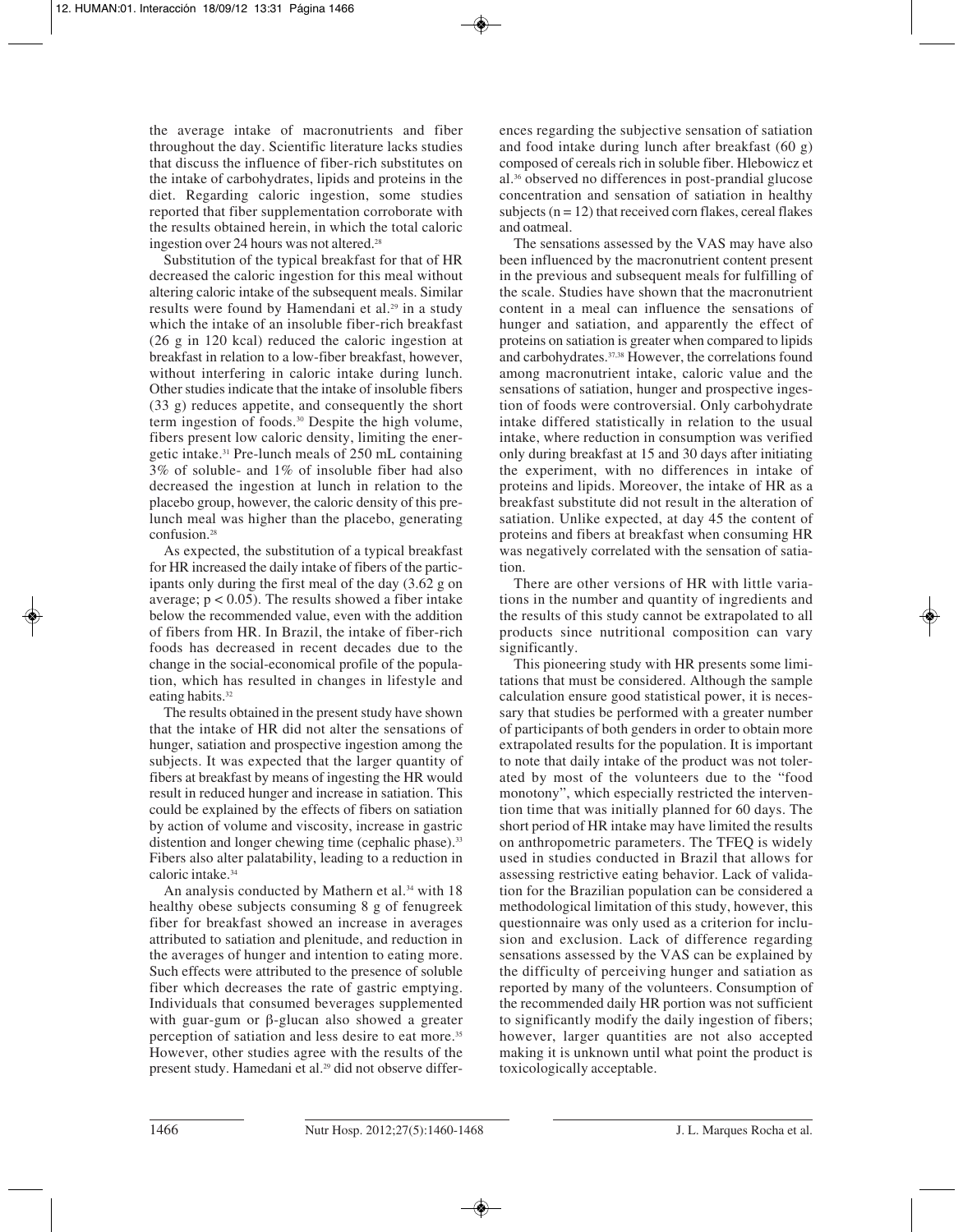## **Conclusions**

Despite the limitations of this study, the results that were found did not agree with allegations in the media and popular consensus regarding the beneficial effects to health, especially weight reduction and increased satiation. Intake of HR did not modify the sensations of satiation, hunger and prospective ingestion among the participants. The HR used as a breakfast substitute during 45 days did not promote alterations in body composition, concentrations of glucose, HDL, VLDL, TC/HDL, AST or ALT. Intake of HR reduce the concentrations of TC, LDL and triglycerides, while maintaining the consumption of calories, macronutrients and fibers by the volunteers. The results are clinically relevant among individuals that are overweight and obese, since they can contribute to reduced risk of cardiovascular diseases and other chronic non-communicable diseases; however, consumption of the product as a meal substitute should not be encouraged. Therefore, further studies must be performed in order to determine the potential long term health effects, as well as evaluate other population groups.

## **Acknowledgments**

The authors would like to thank the Coordenação de Aperfeiçoamento de Pessoal de Nível Superior (CAPES) for financial support. No conflict of interest was declared.

## **References**

- 1. Who. Obesity: preventing and managing the global epidemic. Report of a WHO consultation. *World Health Organ Tech Rep Ser* 2000; 894: i-xii, 1-253.
- 2. Babio N, Balanza R, Basulto J, Bullo MJ. Dietary fibre: influence on body weight, glycemic control and plasma cholesterol profile. *Nutr Hosp* 2010; 25 (3): 327-40.
- 3. Heiss C, Finis D, Kleinbongard P, Hoffmann A, Rassaf T, Kelm M, Sies H. Sustained increase in flow-mediated dilation after daily intake of high-flavanol cocoa drink over 1 week. *J Cardiovasc Pharmacol* 2007; 49 (2): 74-80.
- 4. Weyne GRS. Determinação do tamanho da amostra em pesquisas experimentais na área de saúde. *Arquivos Médicos do ABC.* 2004; 29 (2): 87-90.
- 5. Saltzman E, Moriguti JC, Das SK, Corrales A, Fuss P, Greenberg AS, Roberts SB. Effects of a cereal rich in soluble fiber on body composition and dietary compliance during consumption of a hypocaloric diet. *J Am Coll Nutr* 2001; 20 (1): 50-7.
- 6. Stunkard AJ, Messick S. The three-factor eating questionnaire to measure dietary restraint, disinhibition and hunger. *J Psychosom Res* 1985; 29 (1): 71-83.
- 7. Alves NEGS, Silveira CMM, Enes BNE. Bandeira AVM. Composição nutricional e efeito do tratamento térmico sobre fatores antinutricionais da ração humana, in Anais IV COMAN - I CONAN. 2011. Editora UFOP.
- 8. Jellife DB. The assessment of the nutritional status of the community (with special reference to field surveys in developing regions of the world). *Monograph Series of the World Health Organization* 1966; 3 (53): 256-271.
- 9. Who. Physical Status: the use and interpretation of anthropometry*.*, in WHO Technical Report. 854, Editor. 1995. Geneva, Switzerland.
- 10. Who. Obesity: Preventing and managing the global epidemic. Report of a WHO consultation on obesity. 894, W.T.R. Series, Editor. 2000. Geneva, Switzerland.
- 11. Flint A, Raben A, Blundell JE, Astrup A. Reproducibility, power and validity of visual analogue scales in assessment of appetite sensations in single test meal studies. *Int J Obes Relat Metab Disord* 2000; 24 (1): 38-48.
- 12. Wolever TM. Effect of blood sampling schedule and method of calculating the area under the curve on validity and precision of glycaemic index values. *Br J Nutr* 2004; 91 (2): 295-301.
- 13. Pardini RM, Araújo T, Matsudo V, Andrade E, Braggion A, Andrade D, Oliveira L, Figueira Jr. A, Raso V. Validação do questionário internacional de nível de atividade física (IPAQ versão 6): estudo piloto em adultos jovens brasileiros. *Revista Brasileira de Ciência e Movimento* 2001; 9 (3): 45-51.
- 14. Maki KC, Beiseigel JM, Jonnalagadda SS, Gugger CK, Reeves MS, Farmer MV, Kaden VN, Rains TM. Whole-grain ready-to-eat oat cereal, as part of a dietary program for weight loss, reduces low-density lipoprotein cholesterol in adults with overweight and obesity more than a dietary program including low-fiber control foods. *J Am Diet Assoc* 2010; 110 (2): 205-14.
- 15. Good CK, Holschuh N, Albertson AM, Eldridge L. Whole grain consumption and body mass index in adult women: an analysis of NHANES 1999-2000 and the USDA pyramid servings database. *J Am Coll Nutr* 2008; 27 (1): 80-7.
- 16. Thompson WG, Rostad Holdman N, Janzow DJ, Slezak JM, Morris KL, Zemel MB. Effect of energy-reduced diets high in dairy products and fiber on weight loss in obese adults. *Obes Res* 2005; 13 (8): 1344-1353.
- 17. Solà R, Bruckert E, Valls RM, Narejos S, Luque X, Castro-Cabezas M, Doménech G, Torres F, Heras M, Farrés X, Vaquer JV, Martínez JM, Almaraz M-C.Anguera A. Soluble fibre (Plantago ovata husk) reduces plasma low-density lipoprotein (LDL) cholesterol, triglycerides, insulin, oxidised LDL and systolic blood pressure in hypercholesterolaemic patients: A randomised trial. *Atherosclerosis* 2010; 211 (2): 630-637.
- 18. Karmally W, Montez MG, Palmas W, Martinez W, Branstetter A, Ramakrishnan R, Holleran SF, Haffner SM, Ginsberg HN. Cholesterol-lowering benefits of oat-containing cereal in Hispanic americans. *J Am Diet Assoc* 2005; 105 (6): 967-70.
- 19. Kendall CWC, Esfahani A, Jenkins DJA. The link between dietary fibre and human health. *Food Hydrocolloids* 2010; 24  $(1): 42-48.$
- 20. Jenkins DJ, Kendall CW, Axelsen M, Augustin LS, Vuksan V. Viscous and nonviscous fibres, nonabsorbable and low glycaemic index carbohydrates, blood lipids and coronary heart disease. *Curr Opin Lipidol* 2000; 11 (1): 49-56.
- 21. Fernandez ML. Distinct mechanisms of plasma LDL lowering by dietary fiber in the guinea pig: specific effects of pectin, guar gum, and psyllium. *J Lipid Res* 1995; 36 (11): 2394-404.
- 22. Roy S, Vega-Lopez S, Fernandez ML. Gender and hormonal status affect the hypolipidemic mechanisms of dietary soluble fiber in guinea pigs. *J Nutr* 2000; 130 (3): 600-7.
- 23. Liljeberg H & Bjorck I. Effects of a low-glycaemic index spaghetti meal on glucose tolerance and lipaemia at a subsequent meal in healthy subjects. *Eur J Clin Nutr* 2000; 54 (1): 24-8.
- 24. Krishnan S, Rosenberg L, Singer M, Hu FB, Djousse L, Cupples LA, Palmer JR. Glycemic index, glycemic load, and cereal fiber intake and risk of type 2 diabetes in US black women. *Arch Intern Med* 2007; 167 (21): 2304-9.
- 25. Castelli WP. Cholesterol and lipids in the risk of coronary artery disease—the Framingham Heart Study. *Can J Cardiol* 1988; 4 (Suppl. A): 5A-10A.
- 26. Haq IU, Ramsay LE, Jackson PR, Wallis EJ. Prediction of coronary risk for primary prevention of coronary heart disease: a comparison of methods. *Q J Med* 1999; 92 (7): 379-85.
- 27. Chen PR, Chien KL, Su TC, Chang CJ, Liu T-L, Cheng H, Tsai C. Dietary sesame reduces serum cholesterol and enhances